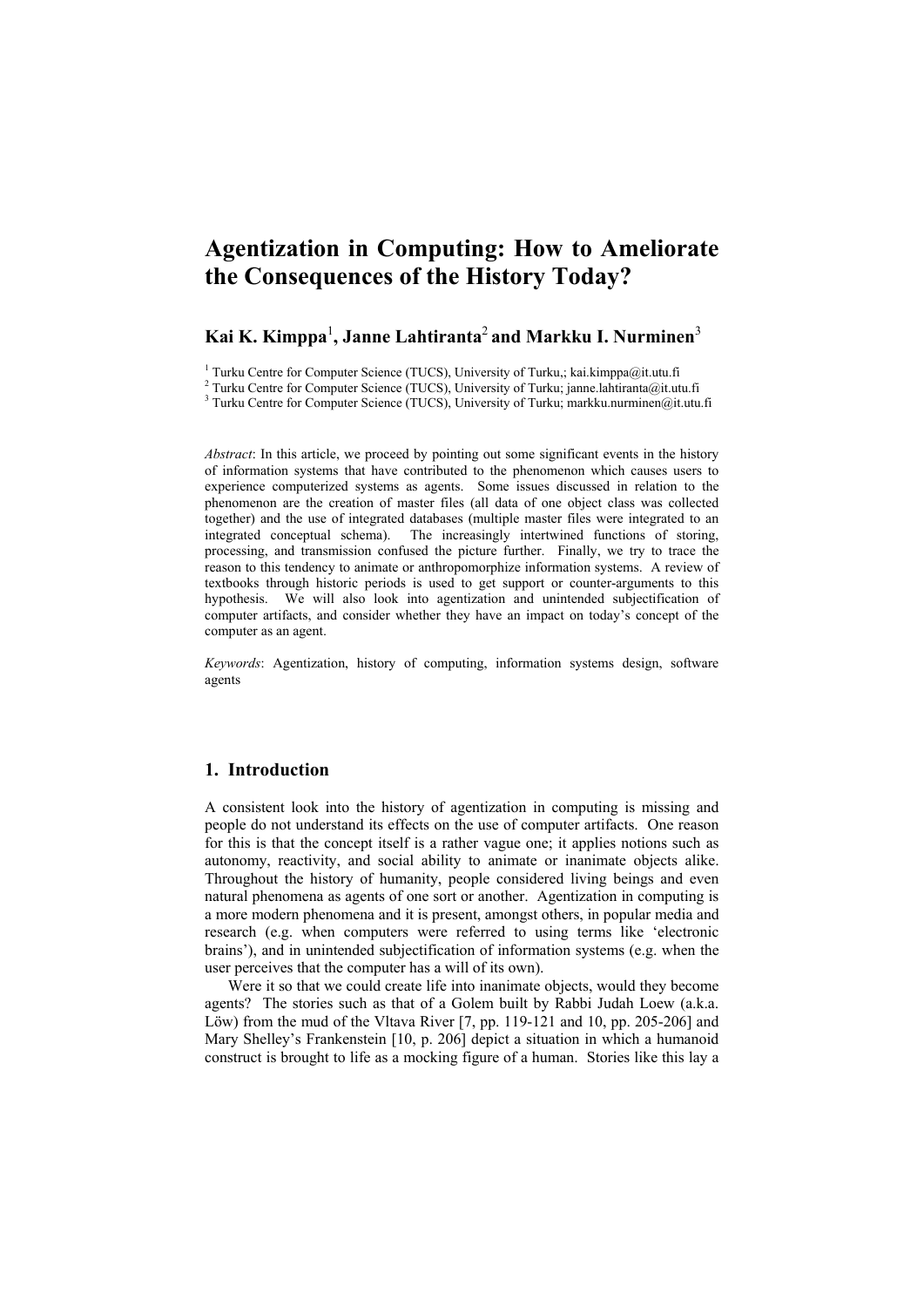basis for later stories of robots, such as those written by Isaac Asimov (1920- 1992) where he describes a very human-like robots and the three Laws of Robotics or Philip K. Dick's famous novel 'Do Androids Dream of Electric Sheep?' (1968), which was later filmed as 'Blade Runner' (1982). Similar stories have been written of artificial intelligences (AIs) becoming sentient, e.g. by Arthur C. Clarke '2001: A Space Odyssey' (1968) in which the computer 'HAL' becomes sentient.

Mainstream media has also built this image (e.g. 'electronic brains') as the popular press anthropomorphized the computer already in the 1940s [7, p. 121]. As presented in the Figure 1, there has also been an anthropomorphized image of a computer wearing a navy captain's hat on the cover of the Time Magazine in January 1950 and choosing a PC as the "Man of the Year" (or Machine in this particular case instead of a traditional Man of the Year) in January 1983 [2, p. 1]. This raised questions such as '[c]ould a computer be smarter than Man?' [7, p. 121]. Partly this kind of popular publicity can be explained as efforts of marketing or gaining acceptance. It is, however an expression of a deeper cultural meaning assigned to computers [11].



Figure 1. Time Magazine covers from January 23, 1950 and January 3, 1983.

The vision in the field of AI was at the time, that it 'would soon rival the human intellect in many areas' [2, p. 213]. Although there were critics, such as J.C.R. Licklider, who thought that the view was utopian (ibid.), programs such as the famous Eliza [13] were created. In anticipation of actual AIs, Alan Turing proposed the Turing's test: if a person cannot tell whether they are talking with a machine or not, then the machine is intelligent [7, p. 122]. As Levinson [10, p. 209] pointed out, Eliza could only fool humans for a limited amount of time that it was another human (as many of us have undoubtedly experienced).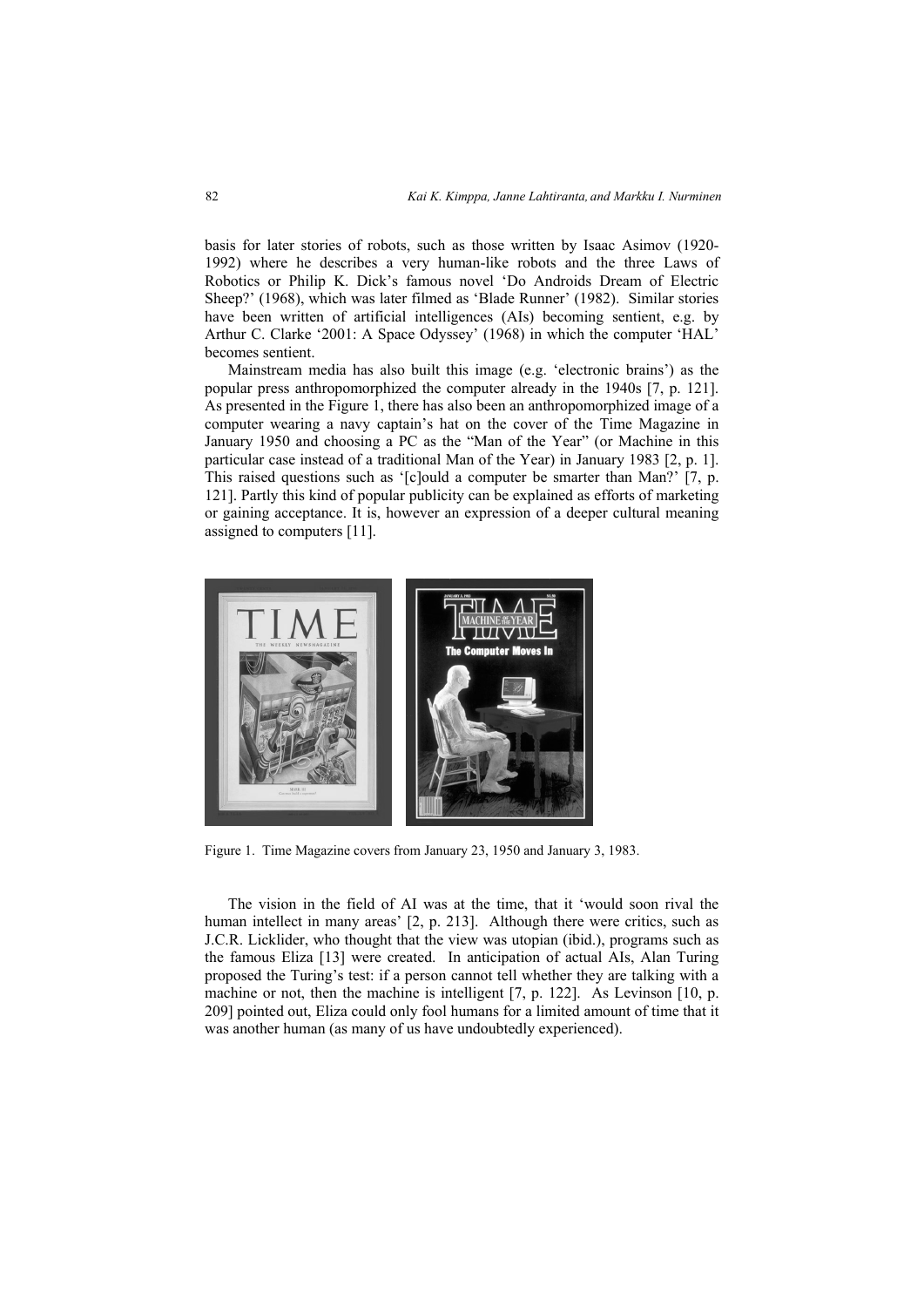#### **2. Nordic Information Systems Research and Agentization**

The Nordic information systems (IS) research and development has throughout its history called for critical and user centered approach for IS development [1]. When we look into the agentization of computer artifacts, we should consider whether the users have been sufficiently involved in the design of the artifacts they use. It can be argued, that had they been involved in the design process, the inner workings or at least the fundamental operation principles of the artifacts would be evident to the homogenous majority of the users (i.e. to users who come from similar background and do similar work under similar circumstances). Since this is not the case, the users start to experience the software 'doing things on its own' instead of responding to their needs and wants.

The fundamental problem with this kind of view to agentization as a design flaw (of a sort) is that considering the modern computer artifacts, such as operating systems and office applications, it is nearly impossible to identify any kind of homogenous user groups or majorities. Furthermore, complexity and user interface techniques of the artifacts create additional layer of complexity into the mix. It may be extremely difficult to unearth the operating principles of an artifact; they are buried below complex, and sometimes even extremely anthropomorphic, or human-like, user interfaces. However, it is in the spirit of the Nordic IS research to questions whether this needs to be and what could one do to ameliorate the situation – if it needs to be ameliorated.

#### **3. Control and Computer Artifacts**

People employ computers when they perform their work tasks by means of information systems. The better control they have over the systems, the less need they have to regard them as agents rather than tools. For an individual user, such control eroded not only by the seemingly 'intelligent' behavior of the computer. The loss of control is further amplified by the complicated structure of the IS, and its semantics and pragmatics. These factors have supported the tendencies to regard the IS as a subject; such tendencies go back to the beginning of the computer era, or even to the Hollerith technology.

Our presumption in this article is that agentization moves the control of the system from the human to a third party. This move can be the information system itself (although in this case the 'control' is illusory), or the complex system can be used (either intentionally or unawares) to lessen the feel of security and control of the workers over their working situation. One good test to find this phenomenon is to ask the users to check whether the dubious information they received from the system is correct. If they can identify the other users that are responsible for it, the IS remains as a tool, but if they ask help from the system operators (who cannot have a semantic and pragmatic touch to the information), the system has grown to a 'subject'.

These cases hint towards a more profound problem where end users even today consider the computer as an active agent, which they do not feel in control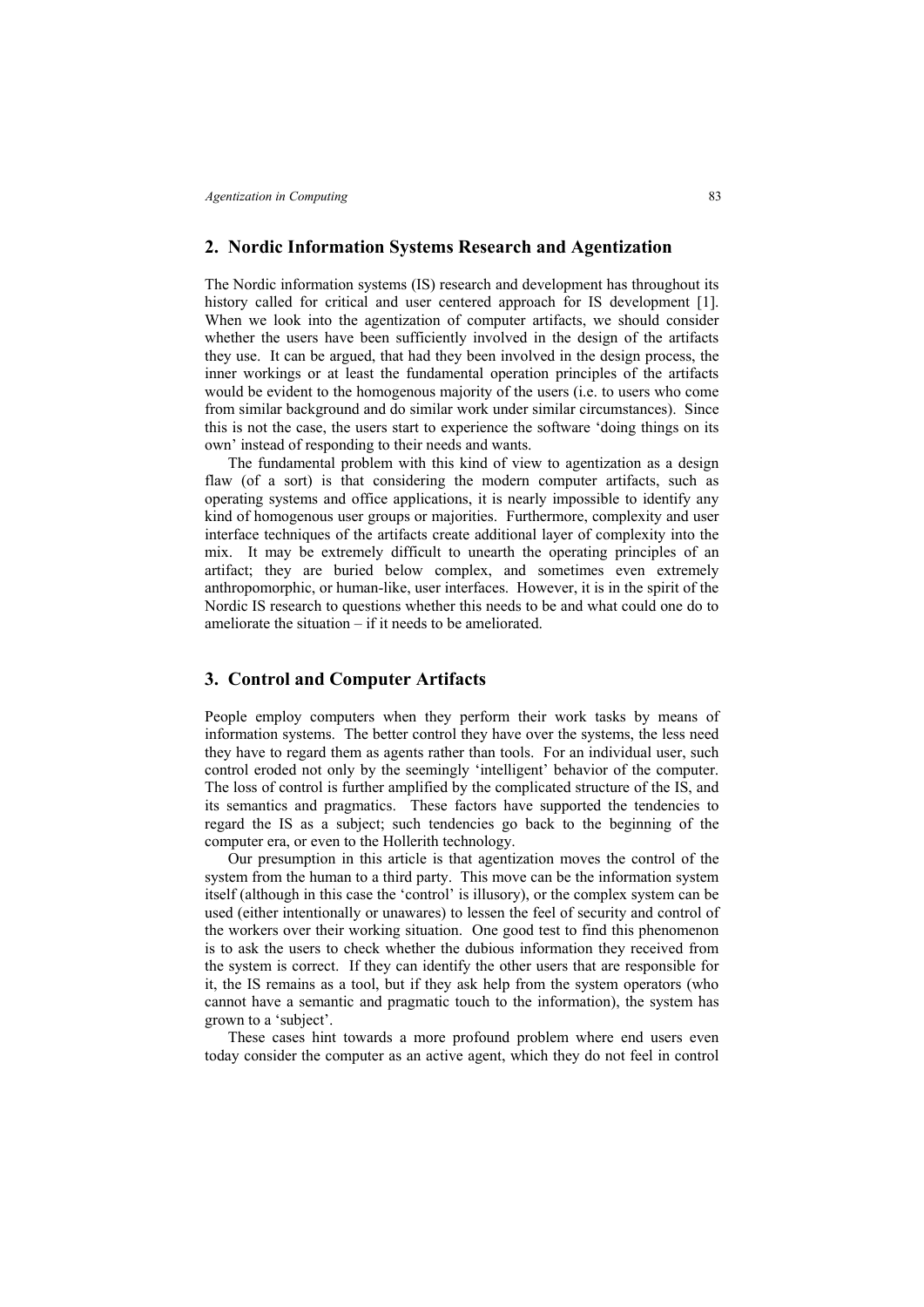of in their activities either at work or at home. This is something that needs consideration in the design of information systems even today. One possible explanation could be that information systems have properties that have resemblance with actors simply because it has been the dominant paradigmatic notion among designers.

One of the reasons why agentization of computer artifacts is a particularly present problem in Nordic countries is the early adaptation of information technology in these countries. The situation is becoming even more relevant now in the advent of ubiquitous and pervasive computing. As by its definition, ubiquitous computing is always present without being directly visible. Ubiquitous computing can take away control from the user without the user even noticing the shift of power from the user to the system. Pervasive systems, again, as per the definition, pervades the living and working environments of the users making the world 'easier to handle' and 'easier to access'. At the same time, pervasive systems and embedding computing into the environment leave less and less room for the control of the system to the user, e.g. by making the system invisible to the user – what you do not know is there, you cannot control.

In the European Union (EU) at large and in Finland, policies regarding information and communication technologies (ICT) emphasize that quick adoption of ICT technologies is valuable per se, and to shorten the 'gap' between the EU countries and leading ICT provider countries it is paramount to 'be at the leading edge'. Unfortunately, this reasoning is problematic. Firstly, it promotes an idea that technologies in themselves would be valuable (which they are not) and secondly, it gives an impression that it does not matter how they close the 'gap' between the leading countries. Issues such as having a technology that is transparent to the user are forgotten and information systems are given an evergreater access to control in our (private) lives.

As explained by von Neuman, what makes software so efficient is that we can leave it to complete automatically a given sequence of commands. For example, if in a web store we program a software 'agent' to execute buy and sell commands upon meeting certain conditions, we know for whom the system and the agent are working. However, when the software applications or 'agents' become more complex and ubiquitous, the actual human actor can disappear. For example, an anthropomorphic robot designed for home care of the elderly people such as the Pearl [6], can replace some of the functions of home care personnel and it 'does' different automated tasks, but for whom? If software 'agents' become extremely complex and they are left to execute series of orders, similar effects arise as those described in the following case from Sherry Turkle's book "The Second Self: Computers and the Human Spirit" (1984). In the first part of the book (Chapter 1): "Child Philosophers: Are Smart Machines Alive?" where the children ponder whether the computer 'dies' when it is turned off and especially why does the computer 'do' the things it 'does' – because 'it wants to' or because 'it is told to', and especially by whom is it told to 'do' these things. [12]

The question whether the computers are beyond our control is also a relevant problem. Even their programmers do not understand the complex programs of today. The reasons for this can be numerous such as lack of time available for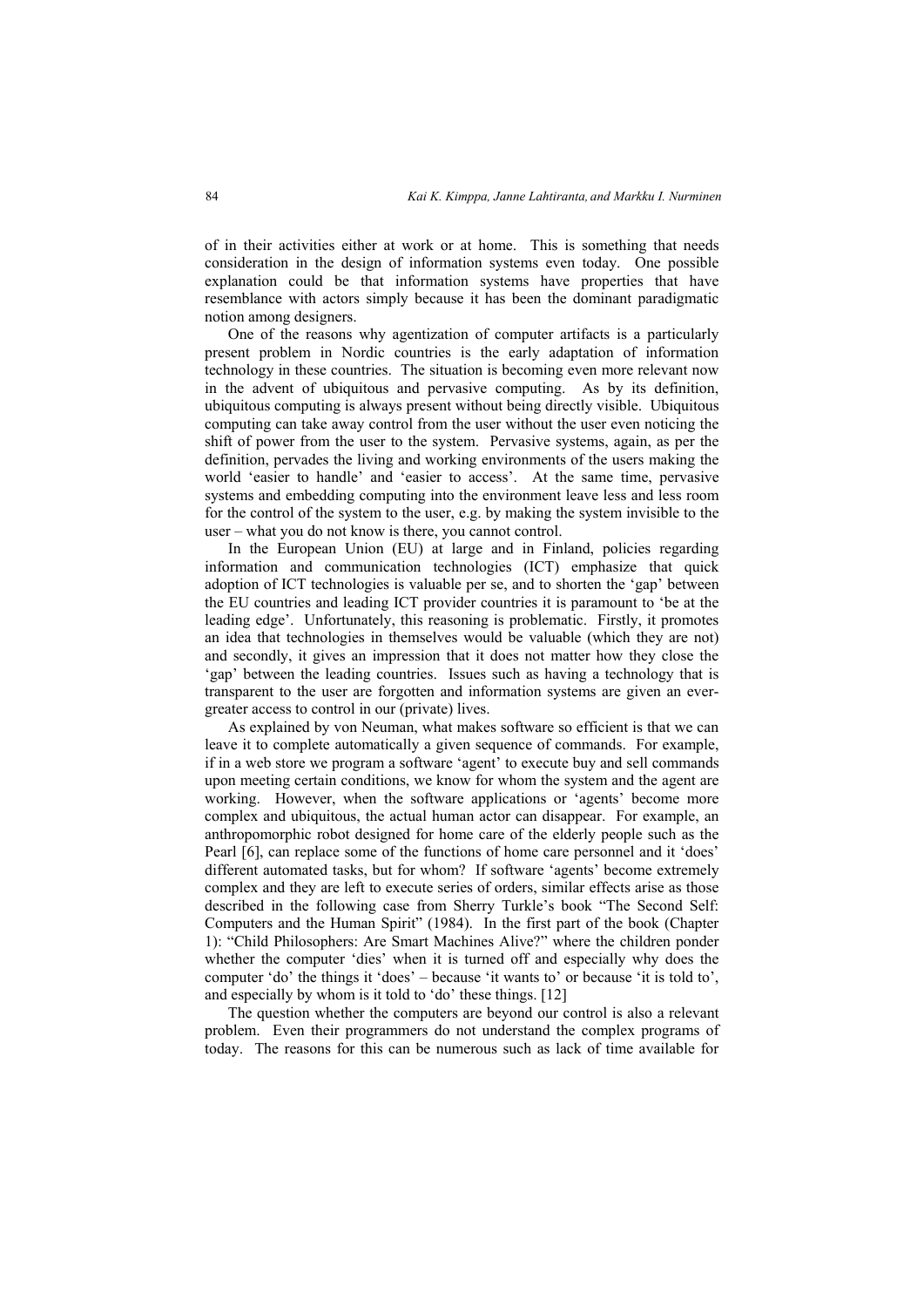familiarizing with the source code and the number of programmers working with the application. Some of the systems today are so complex that even though one has sufficient time to study the inner workings of the system, no one can really understand the big picture. Ironically, Langefors [9] already used the concept "imperceivable system" as a cornerstone of his theoretical analysis. The complexity of the systems, however, does not need to be a major reason behind agentization of the software. As long as the user feels to be in control of the system, the operation logic of the system is visible, the user can at least understand the causality behind the operation logic. The user can anticipate certain results and fulfill one's expectations – or at least the user understands why they are not fulfilled (if that is the case).

Computer programs can be complex and we cannot understand them for other reasons as well. One such reason is that all programs must go through a compiler transition and they end up as binary, as a collection of zeroes and ones. The compiler itself is a program that translates programs – and depending on how we implement the program and the compiler, the results may wary. A more relevant problem however is the learning programs. Who can be responsible of the results of the 'actions' a learning program does. Transparency is one solution for this dilemma; even though 'actions' of the program are difficult to predict, we can explain the logic behind the operation.

The agent metaphor itself, and uncritical use of it, are problematic. We often see 'agents' doing searches without giving a second thought to the activity. The use of the term might propel us into new and stimulating directions, but if we do not exit the metaphor from time to time and look into the usage critically, we may become its prisoners instead of it aiding us in the development of helpful software.

We humans seem to have a tendency to anthropomorphize different things such as software, animals, and even natural phenomena. In computing, this may lead to excess agentization of programs. Trying to simplify complex issue by using a metaphor may actually distort the concept itself to something else altogether, thus not explaining the actual phenomenon at all. Agentization, at least in part, may result from misunderstanding or it may be just a defense mechanism of a human mind. It seems natural to humans to do this. Starting from simple animism of things such as lightning being 'a spear from Zeus', the human mind finds within it a simple 'analogy' in real life as a parent or leader physically reprimanding a child or subordinate to today's agentization of complex software. The phenomenon of lightning must have been quite as complex to understand for the early man as the information systems of today are to a typical user. To avoid this, we might also want to consider actually trying to explain the working of software to the best of our ability instead of using analogies or agentizing it. Of course, the explanations can be too cumbersome for everyday use, but we must not forget them, lest we anthropomorphize unnecessarily.

What is a software agent? Is an actual software agent even possible? In AI research, it would seem that at least the aim is to create an actual agent. The current 'agents' however hardly qualify. Commonly demonstrated examples of 'AI' include autonomous consumer products such as the automated lawnmower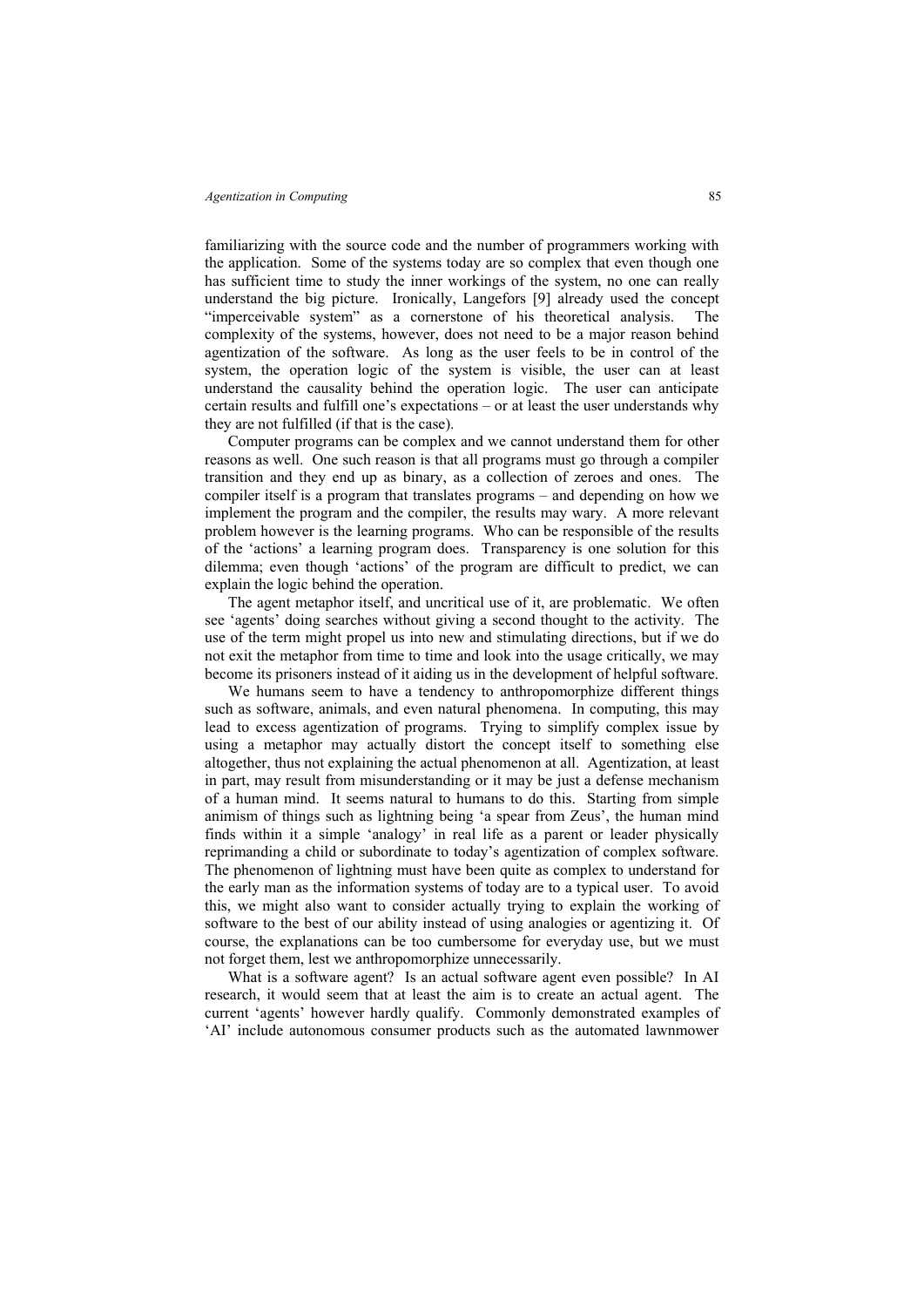(the Robomow<sup>[1](#page-0-0)</sup>) or vacuum cleaner (the Trilobite<sup>[2](#page-0-1)</sup>), which are rather similar in behavior. A real agent chooses; more specifically, it can choose differently. If element of choice does not exist, a real agency cannot either. Maybe we should talk about the anti-agentization of users. When the users do not question the 'decisions' the system 'makes' but rather attribute to a 'choice' to the system – "it did that" – both the 'end users' and the operators diminish in their capacity as decision makers and become unwitting objects for the system. The users actually degrade to the level of a machine themselves by doing things they are told to do even though they do not know the reason, only because the system told them. A similar situation holds for the operators of the system, where suddenly it is the system that 'needs' or 'wants' things instead of operators. The various issues introduced in this chapter have created a fertile ground for the development of information systems which made the actual agent disappear for the user.

## **4. The Invisible User**

The argumentation around artificial 'intelligence' sometimes dominates the discussion around agentization. Therefore, the focus is in the behavior of the computer: Can the computer outperform human actors' abilities or capabilities? To play chess or to proofread a document can give an example of this. In most cases, the more or less 'intelligent' behavior is an outcome of deliberate purposeful objective and effort to create such an artifact. There is, however, another path to go towards ICT artifacts with agent-like properties. We seldom plan these paths consciously. What happens is that human actors gradually disappear from the sight and finally nobody seems to be in control of these artifacts.

This development is often due to the increasing complexity of information systems. The issue is not only in programs or in algorithms that may have characteristics with resemblance of intelligent behavior. We excessively use information technology for performing other functions as well. Most important functions on the side of processing are storing and communication. In what follows, we analyze the three main functions in the time perspective. We identify important events in the history of ICT and we highlight their possible contributions to making the human actor invisible.

During the batch-processing era, the agents and their roles were distinct. We delivered batch runs to the computer centers, where the operator performed activities in predetermined sequence. The operator could report about the status of different jobs, and no process executed unless the operator was in charge of it.

 The situation changed slightly with the advent of multiprocessing and timesharing. One processor could divide its capacity between different jobs by giving each of them a slice of time in their turns. First occurrences of this were background jobs such as pronging that occurred during such slices when the

<sup>1</sup> http://www.friendlyrobotics.com/

<sup>2</sup> http://trilobite.electrolux.se/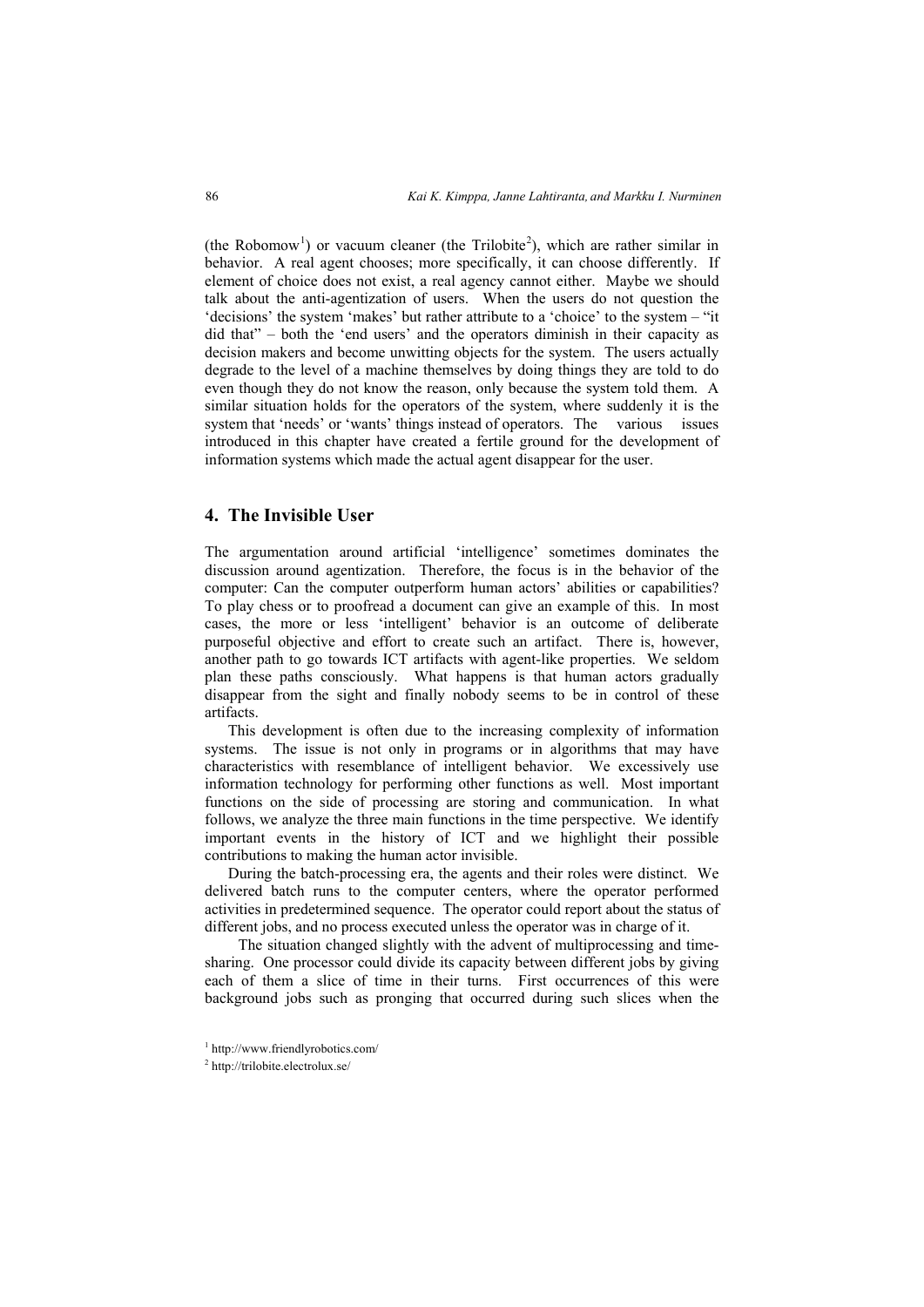processor was less busy. In a time-sharing environment, a program could be loaded in the memory, ready for action but idle, like sleeping until it awoke by a particular trigger. Current graphical computer interfaces are essentially based in such waiting loops. When a program is running, in some way it has a life of its own, creating an illusion of an agent. Since the number of processors in our artifacts has increased dramatically since the first time-sharing operating systems, people are likely to expose themselves to this illusion more and more easily.

In storing, the illusion of agentization does not reflect intelligent behavior in such extent as in processing. Rather it highlights the role of the knowing agent. In the era of batch processing, the dominating sequential files did easily associate with a knowing subject. In fact, manual card files were better suited for such repository of a search date than the files on magnetic tapes or even on punched cards. Such a file was directly coupled to some application and the connection was pragmatically established. Gradually master-files replaced such applicationspecific files. The master-files collected all attributes of a certain object class to one collected file even if not all those data items were useful in any single application. We strengthen this change when the database concept integrated the conceptual schema between different object classes. Direct access and continuous availability of the database finally created a unit, which we could regard as a knowing subject for inquiry. On the other hand, it was difficult to identify and find human actors who stood and could take the responsibility for the semantics and pragmatics of various segments in the database. For some reason, this has not been a central design issue in information systems development.

Another problem that quite often confuses the users of a centralized information system is the dualistic nature of data storages. They are storages that document states and events from one point of time to another. This is the archiving function. However, in addition, they also use stored data. When one user writes a message and another user is reading it, it creates a communication link between them. Therefore, we can interpret an integrated information system as a communication network. However, such a network is nontransparent, due to three reasons:

- o The volume and scope of a database are so large that the structure is unperceivable;
- o The receiver often delays or triggers the message delivery, which mingles the archiving and communicating function within each other;
- o The processing function is also involved. The receiver may get a message that was not entered by anyone. Hence, the message may be a report summarized by a piece of software.

All these three factors together indicate that it, indeed, is difficult to reconstruct the human agency structure embedded in an integrated information system. It is just natural that the users in most cases give explanations like "I received this information form the database" or "I have to enter this number because the system wants me to do it".

Many forms of electronic communication keep the user visible; in fact, they make the agentization concern even worse. For example, e-mail is rather visible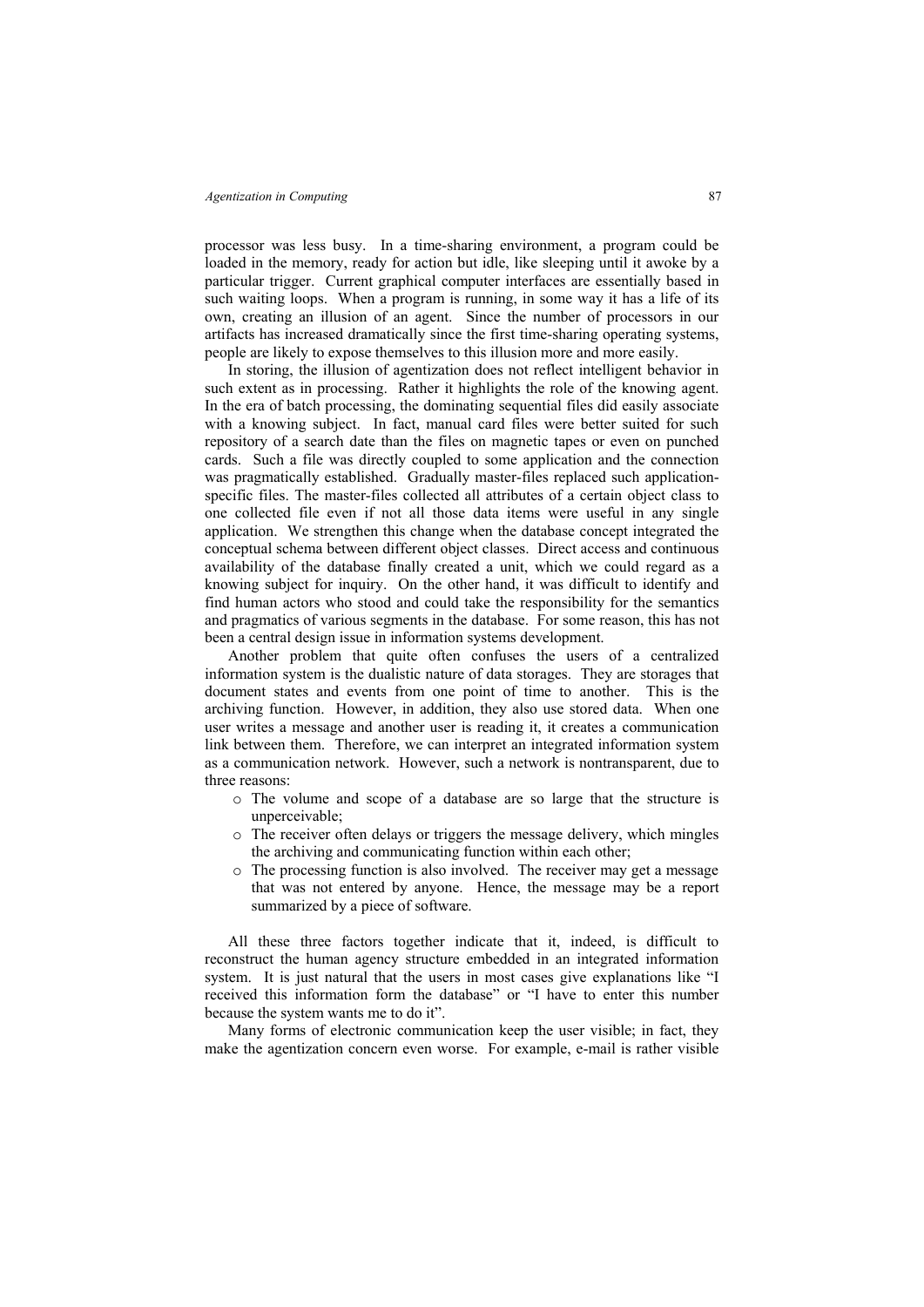and transparent form of communication. Even unwanted (junk mail) or anonymous senders of e-mail support the actor nature of the ICT artifact. On the other hand, most electronic services are based on the absence of the service provider. The service provider has made and started a program, an agent, which can respond meaningfully to the requests of the customer. However, electronic services must maintain the connection to human actors, because otherwise it would be very problematic to recover from errors and exceptional situations.

The concern for invisible user and disappearance of responsible human actors is not only a theoretical or conceptual exercise. It leaves the user without help, alone, when he runs to the problem of an unusual or exceptional situation, without practically any chance to check the origin of the problem or the consequences of alternative options to deal with it. Some authors have even argued that this nameless character of technology lends itself very well as a means of technical control. This is what happened with assembly lines during the first half of the  $20<sup>th</sup>$ century.

"Struggle between workers and bosses over the transformation of labor power into labor was no longer a simple and direct *personal* confrontation; now the conflict was mediated by the production technology itself." [3, p. 118]

"Control becomes truly structural, embedded in that hoary old mystification, technology." [3, p. 125]

The increased use of computers as a means of control created strong resistance in Scandinavian countries. One slogan was: "We refuse to be detail-controlled", "Vi vägrar låta detaljstyra oss!" [4]. Furthermore, the defense of professional skills was important. Later, among many others, they established a Nordic Research project UTOPIA (1981-1985) to protect the maintaining and development of the skills of graphical workers. This time the frontline dealt with the whole profession, but the Scandinavian spirit was still clear: "To become masters of the machine", "At bli maskinens herrar" [5].

## **5. Classes of Agency**

The real agency can disappear in various ways into the system. Below we list the ways we can transfer agency to the system, based on the previous analysis.

- o *Strong agency*: Makes genuine choices;
- o *Weak agency*: The actor executes a program but cannot check or correct the outcome;
- o *Lack of agency*: Everybody knows that the computer is not a real agent; no one is able to identify the real agent for different actions;
- o *Coordinative agency*: Coordinates actions, but does not perform them; another formulation of the invisible hand (or the boss):
	- Edwards' Control policies
	- Personal (by capitalist)
	- Bureaucratic (by foremen by rules)
	- Technical (nameless and "objective": we all have to obey the System)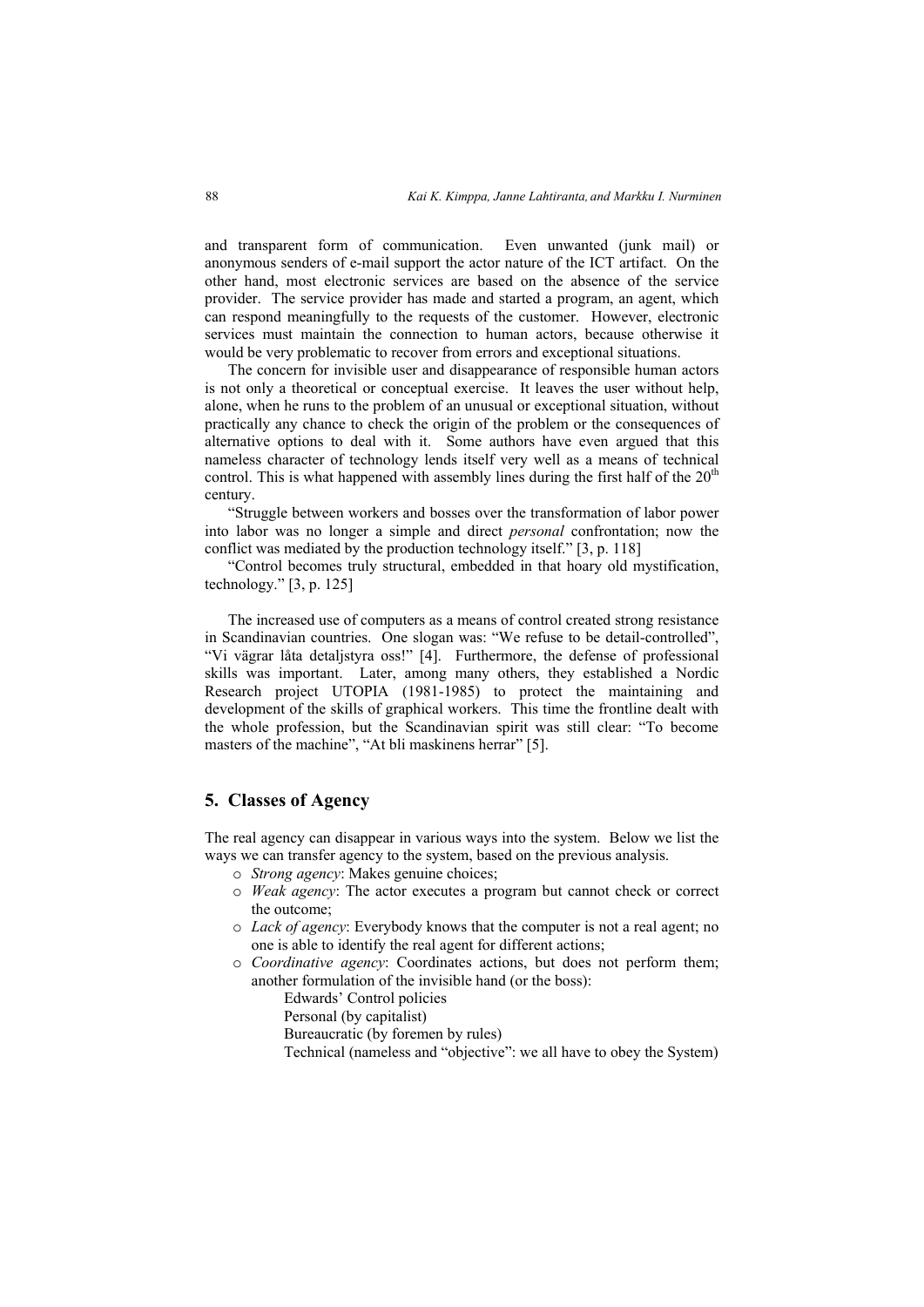- o *Replaced agency*: Imitation of the human actor's behaviour (e.g. modeling of their feelings);
- o *Agent without responsibility*: Expert systems; eroded responsibility.

In addition, the following constitutes a set of different relevant acts:

- o *Deliberate*: Not accidental;
- o *Causative*: Aiming at a goal that may be different from the present;
- o *Intentional*: Causation may be nondeterministic, not all shots hit;
- o *Competent*: Knowledgeable (Does not try to fly aircraft without adequate training);
- o *Motivation*: Purpose, benefit, duty (Why should the agent do it);
- o *Consequences*: Expected;
- o *Context*: Collaboration, coordination;
- o *Responsibility*: Accountability.

We combine these ideas in Table 1.

Table 1. Relationships between agency and action<sup>[3](#page-0-2)</sup>

|            | ັ                        |                      |                    |                |                        |                 |                                 |
|------------|--------------------------|----------------------|--------------------|----------------|------------------------|-----------------|---------------------------------|
|            |                          | <b>Strong Agency</b> | <b>Weak Agency</b> | Lack of Agency | Coordinative<br>Agency | Replaced Agency | Agent without<br>responsibility |
| <b>Act</b> | Deliberate               | Yes                  | Yes                | Yes            |                        | <b>No</b>       | <b>No</b>                       |
|            | Causative                | Yes                  | Yes                | Yes            |                        | <b>No</b>       | Maybe                           |
|            | Intentional              | Yes                  | <b>No</b>          | <b>No</b>      |                        | <b>No</b>       | Maybe                           |
|            | Competent                | Yes                  | Maybe              | Maybe          | Maybe                  | Maybe           | Maybe                           |
|            | Motivation               | Yes                  | Maybe              | Maybe          | Yes                    | <b>No</b>       | Maybe                           |
|            | Expected<br>consequences | Yes                  | Yes                | Maybe          | Maybe                  | <b>No</b>       | <b>No</b>                       |
|            | Context                  | Yes                  | Yes                | <b>Yes</b>     | Yes                    | Maybe           | Maybe                           |
|            | Responsibility           | Yes                  | <b>No</b>          | <b>No</b>      | Maybe                  | No              | <b>No</b>                       |

Agency

As can be seen, strong agent can perform any actions listed. At this time, a strong agent would be a human being, although it is  $-$  at least to a degree  $$ imaginable that a system might eventually hold the same status. Whether that is desirable, is outside the scope of this paper. The typical situation is that of weak agency, e.g. in a web store where the software performs certain tasks instead of the actual human actor. The weak actor is never responsible for its actions nor can it perform intentional choices – it cannot decide that it does not want to perform an order given to it by the actual actor. Lack of agency is the same situation as weak agency – except that the actor behind the agent is unknown. This causes

<sup>3</sup> Please note: many of the agencies can overlap each other.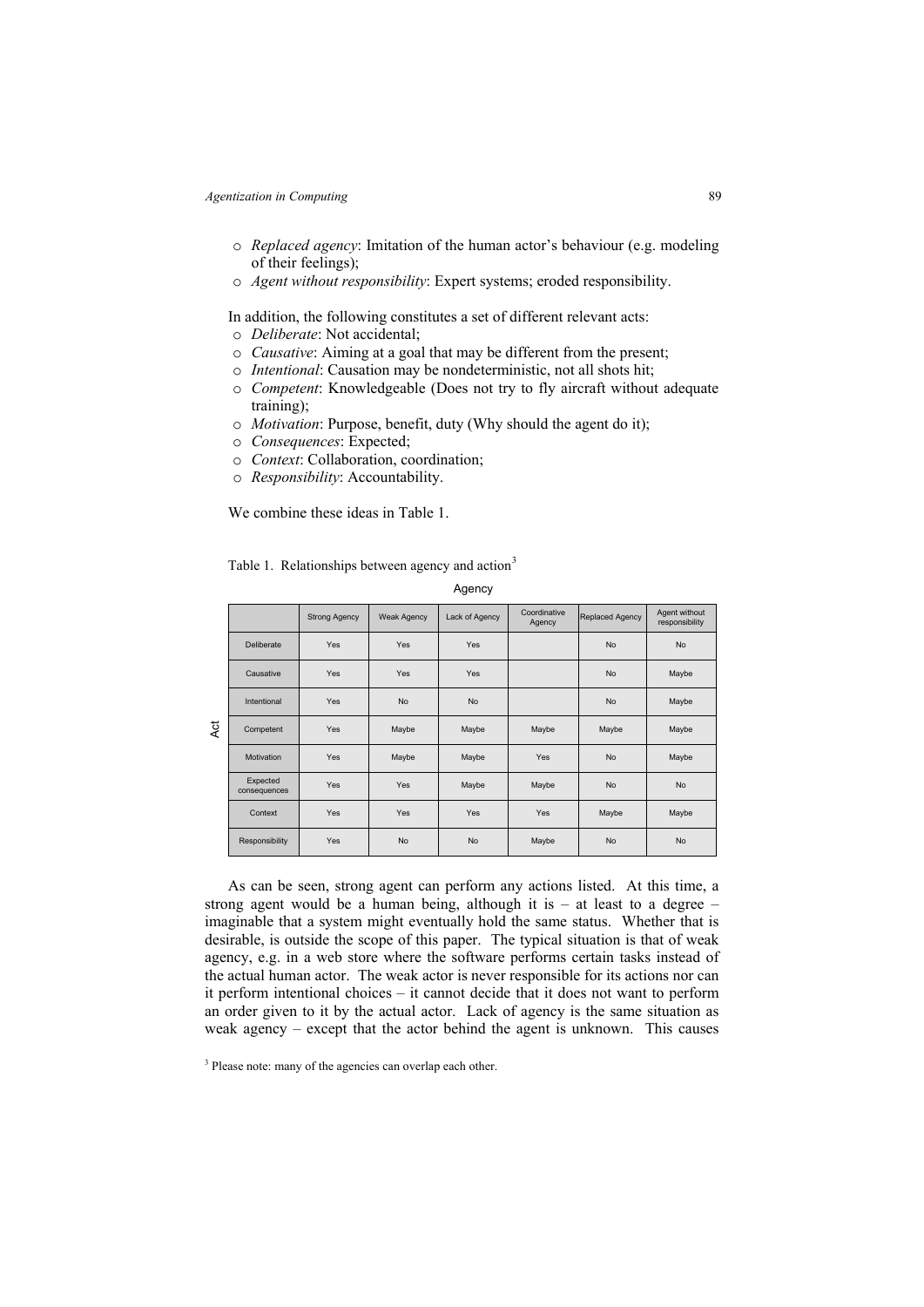problems in many situations that can lead to agents without responsibility or even to a replaced agency. We can use coordinative agency on purpose or it can 'just happen'; it moves the agency via a bureaucratic or technical group from the users or leaders of an organization to e.g. an ERP system. Thus, the coordinative agency can function as if there was a lack of agency when there in fact typically is not. The three empty slots in the table (table 1) may be nonsensical as questions for a coordinative agency.

The situation becomes truly problematic when there is an agent without responsibility or when one replaces the agency. When we cannot identify the entity (e.g. a medical expert system) as a system in the first place [see e.g. 8] or we cannot identify the agent behind the system, who – or what – is the responsible party? Is the question of 'what' being the responsible party even sensible? How could a system be accountable for something? Thus, the agent can – and does – function without anyone in charge. It is easy to give examples when this would be problematic (e.g. a ubiquitous system that transfers the 'responsibility' of the wellbeing of an elderly person). We now replace the agency, previously held by home care personnel, by the system; yet, the system is not responsible for anything.

#### **6. Conclusions**

To counter phenomenon of agentization and anthropomorphism, we need to take a critical view towards the new, especially ubiquitous software. The user needs to make decisions and must be in control. The users must decide what the system does and what the users want to do themselves. This, however, is becoming ever more difficult. A typical example is a ubiquitous home care system. The system collects information and 'acts' in the every day environment, but where do the commands come from? Who collects the information supplied by the system? For what purpose does one use that information? Presumably, the commands come from the home care or health care personnel and the information is used by them for the benefit of the user. Nevertheless, if the users are unaware of the usage they cannot control the 'actions' of the system or the use of the information. The system has become a semi-invisible tool for power over the user—a system 'out of control'.

#### **References**

- [1] Bjerknes, G., Ehn, P. & Kyng, M. (editors) *Computers and Democracy*, a Scandinavian Challenge. Aldershot: Avebury, 1987.
- [2] Campbell, M., Aspray, K & Aspray, W. Computer: *A History of the Information Machine*, New York: Basic Books, 1996.
- [3] Edwards, R. Contested Terrain: *The Transformation of the Workplace in the Twentieth Century*. New York: Basic, 1979.